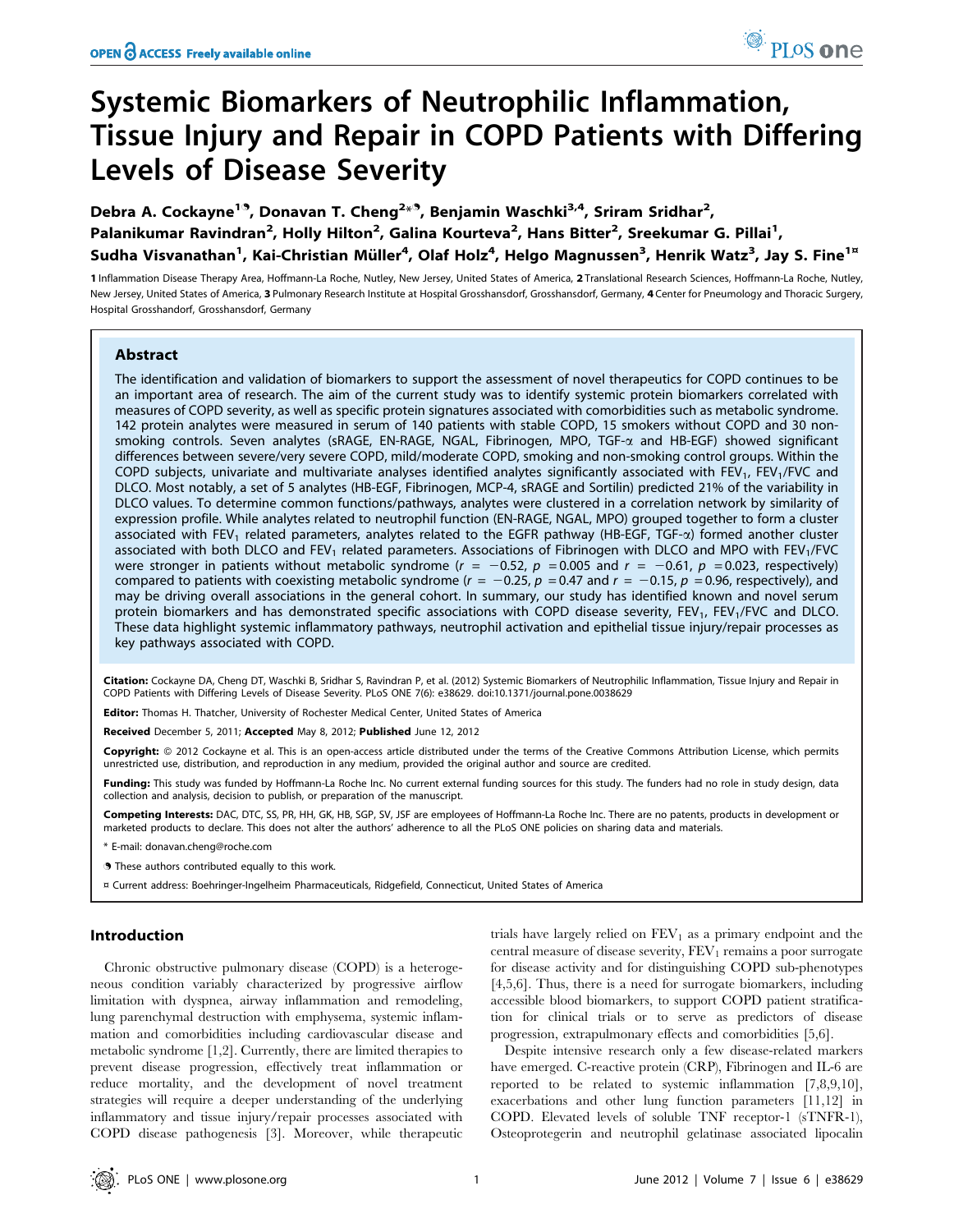(NGAL) were associated with GOLD stage and frequency of exacerbation in the Bergen COPD cohort [13,14], and myeloperoxidase (MPO) and vascular endothelial growth factor (VEGF) were associated with the severity of lung function impairment and dyspnea in a separate study [15]. Several studies, including those analyzing the ECLIPSE COPD cohort [16,17,18,19,20], have identified decreased circulating levels of the Clara cell protein CC-16 in patients with COPD, suggesting that this protein may be a marker of potential interest in predicting bronchial epithelial cell dysfunction. In a multiplex profiling study, Pinto-Plata et al. [8] identified a panel of 24 biomarkers in 48 patients with COPD that showed associations with  $FEV<sub>1</sub>$  and the BODE index, including proteins associated with inflammation, chemoattraction and tissue destruction.

The Grosshansdorf COPD cohort has been instrumental in defining novel associations between systemic inflammation and extrapulmonary comorbidities such as metabolic syndrome [21,22,23,24,25,26,27]. In the current study, we extended our assessment of this cohort by performing a cross-sectional analysis of 142 systemic biomarkers in COPD patients, smokers without COPD and healthy non-smoking controls. In selecting the protein analytes to be interrogated in this study we focused first on known biomarkers in COPD, and expanded this panel to include a wider array of protein analytes associated with biological pathways hypothesized to play a role in COPD disease pathogenesis, including inflammation and chemokine signaling, growth factor/ tissue repair pathways and metabolic regulation. We performed analyses in this study to address three objectives. The first objective was to identify systemic biomarker changes associated with COPD disease severity, comparing COPD patients against smoking and non-smoking control subjects. The second objective was to identify associations between biomarkers and lung function parameters in COPD patients using univariate and multivariate regression. Lastly, metabolic syndrome has been observed to be a frequent comorbidity in patients with COPD, and previous studies by Watz et al. [21] found increased levels of IL-6 and hs-CRP in patients with COPD and coexisting metabolic syndrome compared to COPD patients without metabolic syndrome. Thus, the third objective was to determine if biomarkers associated with lung function parameters differed in COPD patients with or without coexisting metabolic syndrome. The identified associations may contribute toward a better overall understanding of COPD pathogenesis and inform future biomarker studies in COPD.

## Results

## Clinical Characteristics of Cohort

The Grosshansdorf COPD cohort used in the present study consisted of a total of 185 subjects including 30 healthy nonsmokers, 15 smoking controls with chronic bronchitis (i.e. GOLD stage 0 in former GOLD classification scheme, on average 43 pack years of smoking) and 140 patients with COPD (GOLD stage I-IV). Of these 140 COPD subjects, 65 had metabolic syndrome. The baseline characteristics of the 185 subjects, including demographics, smoking history, steroid use and clinical measurements are summarized in Table 1.

## Overview of Study Analysis

We performed three sets of analyses on the biomarker data for this cohort (Figure 1). In the first analysis (analysis I or group-wise analysis), protein analyte levels were compared between mild/ moderate COPD, severe/very severe COPD and control subject groups to identify biomarker differences between COPD and control subjects. Analysis I was performed on all 185 subjects in

the cohort. In the second analysis (analysis II or regression analysis), biomarker levels were tested for correlation with lung function parameters on COPD patients only. To prevent possible confounding effects of pre-medication, analysis II was restricted to COPD patients not on theophylline or oral systemic steroids. Analysis II was thus performed on a smaller subset of 102 COPD patients. In the third analysis (analysis III), we asked if the associations of biomarkers with lung function parameters identified in analysis II were affected by the presence of coexisting metabolic syndrome. We divided the 102 COPD patients in analysis II into patients with  $(n = 55)$  and without  $(n = 47)$ metabolic syndrome and performed univariate correlation analysis in each patient subpopulation.

#### Analysis I: Group-wise Analysis

Seven protein analytes showed significant differences across COPD disease severity groups (Table 2, Figure 2A and B, analysis details shown in Figure S1). Subjects were grouped as mild/ moderate COPD (GOLD I, II,  $n = 75$ ), severe/very severe COPD (GOLD III, IV,  $n = 65$ ), non-smoking  $(n = 30)$  and smoking  $(n = 10)$ = 15) controls. Extracellular newly identified RAGE-binding protein (EN-RAGE; also known as S100A12), NGAL, Fibrinogen, transforming growth factor alpha (TGF-a), heparin-binding EGFlike growth factor (HB-EGF) and MPO were increased in COPD patients compared to controls, while soluble receptor for advanced glycation end products (sRAGE) was decreased in COPD patients. Only sRAGE and EN-RAGE displayed maximum pairwise foldchange differences in serum concentration greater than 1.5 fold; sRAGE decreased by 1.6-fold in severe/very severe COPD subjects compared to smoking controls, while EN-RAGE increased by 1.6-fold in subjects with severe/very severe COPD compared to mild/moderate COPD (Table S2). The trend for modest fold changes  $\leq 2$  fold) persisted when analytes were compared across patients grouped by  $FEV<sub>1</sub>$  quartile (Table S3). To confirm that these differences were not due to smoking status, we compared serum EN-RAGE and sRAGE levels in former and current smokers across the smoker, mild/moderate COPD and severe/very severe COPD groups and saw no differences in the levels of these analytes between these 2 groups (Figure 2C and D,  $p = 0.52$  for sRAGE,  $p = 0.98$  for EN-RAGE).

Since the disease severity groups were unbalanced in terms of sample size, a post-hoc power analysis was also performed to assess the potential impact on statistical significance of the group-wise comparison results. The reduced number of subjects in the smoking control group affected the power to detect analytes with modest or weak effect sizes, especially after  $\phi$  value correction for multiple testing. EN-RAGE and NGAL, which displayed strong effect sizes ( $> 0.25$ ), were powered  $> 0.6$  at the  $\alpha = 0.0005$  level, a stricter  $\phi$  value imposed by Bonferroni correction for multiple testing (Table S4).

## Analysis II: Regression Analysis in COPD Patients Only

Univariate regression was performed for each analyte against  $FEV<sub>1%</sub>predicted, FEV<sub>1</sub>/FVC$  or DLCO %predicted using data from 102 COPD subjects only (see Figure 1). COPD patients on theophylline and/or oral systemic steroids were excluded to avoid potential confounding effects of pre-medication. Four analytes were identified as significantly correlated with  $FEV<sub>1</sub>$  including  $HB-$ EGF, EN-RAGE, TGF- $\alpha$  and MPO; 2 analytes with FEV<sub>1</sub>/FVC including HB-EGF and NGAL; and 9 analytes with DLCO including HB-EGF, TGF-a, monocyte chemotactic protein-4 (MCP-4), Sortilin, Fibrinogen, sRAGE, tissue inhibitor of metalloproteinase-1 (TIMP-1), VEGF and neutrophil-activating peptide-2 (NAP-2) (Table S5; | correlation |  $>0.3$ ,  $p<0.05$ , FDR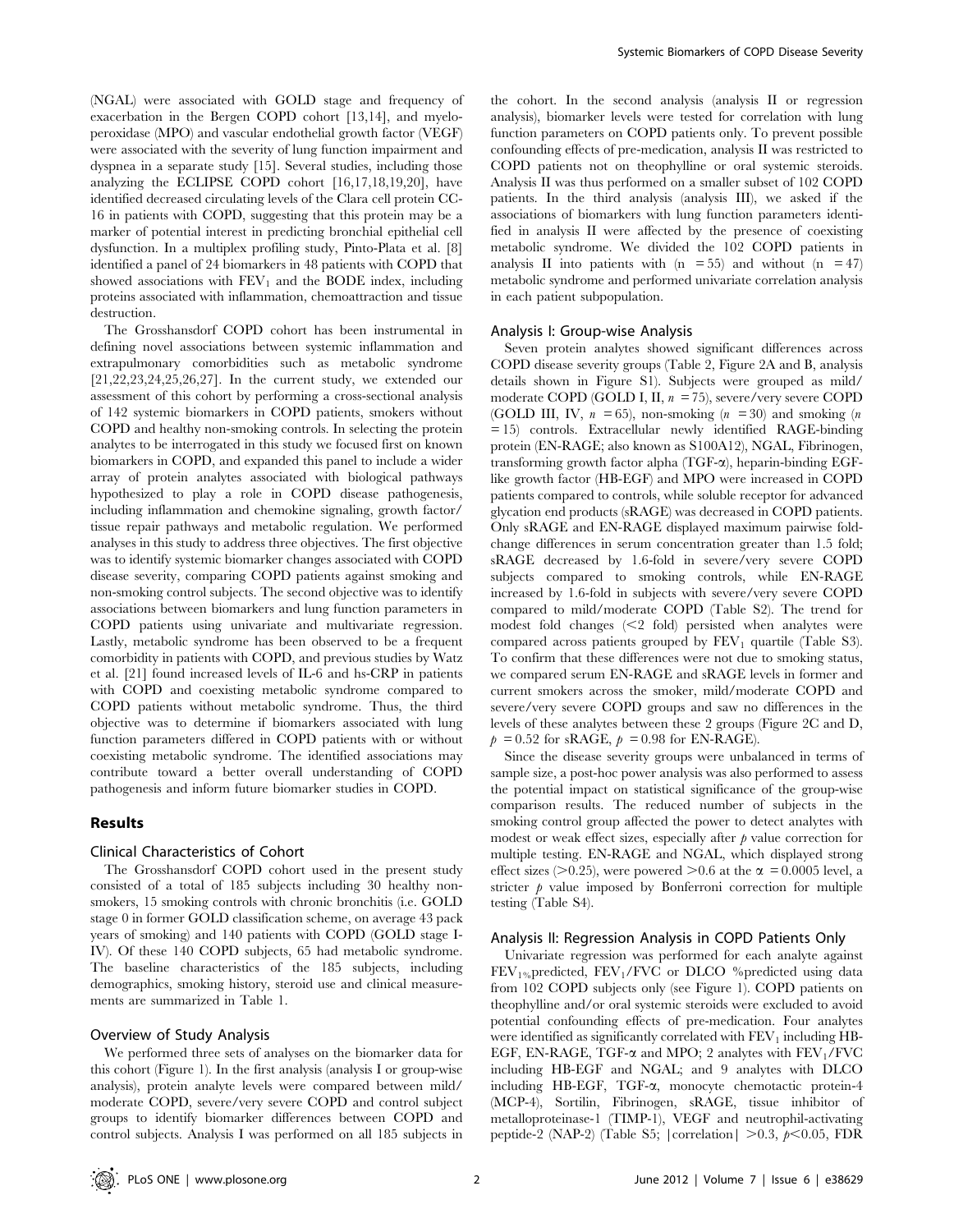|                                                 | <b>Total</b>         | <b>Non-Smokers</b>     | <b>Smokers</b>         | <b>GOLD I/II</b>     | <b>GOLD III/IV</b>   | p       |
|-------------------------------------------------|----------------------|------------------------|------------------------|----------------------|----------------------|---------|
| Patients (n)                                    | 185 (100%)           | 30 (16%)               | 15 (8%)                | 75 (41%)             | 65 (35%)             |         |
| <b>Demographics</b>                             |                      |                        |                        |                      |                      |         |
| Age in years                                    | 66.6(0.5)            | 66.4(1.1)              | 66.8(1.7)              | 66.9(0.7)            | 66.3(0.7)            | 0.94    |
| Males $(n)$                                     | 135 (73%)            | 21 (70%)               | 11 (73%)               | 54 (72%)             | 49 (75%)             | 0.95    |
| Body Mass Index (BMI)                           | 26.0(0.4)            | 26.0(0.8)              | 26.3(0.8)              | 27.3(0.5)            | 24.3(0.7)            | < 0.001 |
| Pack years                                      | 45.3(2.2)            | 0.5(0.2)               | 42.9(5.3)              | 51.9(2.9)            | 58.8 (3.1)           | < 0.001 |
| Current smokers (n)                             | 59 (32%)             | $0(0\%)$               | 10 (67%)               | 30 (40%)             | 19 (29%)             | < 0.001 |
| Systemic steroid use (n)                        | 25 (14%)             | $0(0\%)$               | $0(0\%)$               | 5(2.7%)              | 20 (11%)             | < 0.001 |
| Theophylline use (n)                            | 20 (11%)             | $0(0\%)$               | $0(0\%)$               | $2(1.1\%)$           | 18 (9.7%)            | < 0.001 |
| Metabolic Syndrome                              |                      |                        |                        |                      |                      |         |
| Metabolic syndrome (n)                          | 88 (48%)             | 13 (43%)               | 10 (67%)               | 44 (59%)             | 21 (32%)             | 0.006   |
| <b>Lung Function Parameters</b>                 |                      |                        |                        |                      |                      |         |
| Post bronchodilator FEV <sub>1%</sub> predicted | $65.0$ (43.0 – 96.0) | $114.0(108.5 - 125.0)$ | $100.0$ (92.5 - 107.0) | 75.0 $(62.0 - 85.0)$ | $36.0$ (27.0 - 45.0) | < 0.001 |
| Post bronchodilator FEV <sub>1</sub> /FVC ratio | 56.1 $(43.8 - 72.8)$ | $78.3(75.8 - 80.9)$    | $76.7(74.8 - 78.7)$    | $60.2$ (51.2 - 65.8) | $39.1(34.0 - 46.0)$  | < 0.001 |
| DLCO % predicted (Hb corrected)                 | $60.1(39.5 - 74.8)$  | $80.2(74.8 - 89.1)$    | $70.9(61.5 - 81.6)$    | $61.0$ (51.7 - 73.0) | $31.6(24.8 - 42.1)$  | < 0.001 |

## Table 1. Characteristics of study cohort.

Data are expressed as the number of subjects (% of subjects), mean (SEM) or median (Interquartile range) for lung function parameters. COPD subjects were grouped as GOLD I/II (mild/moderate) and GOLD III/IV (severe/very severe).

doi:10.1371/journal.pone.0038629.t001

corrected for multiple testing). Interestingly, HB-EGF was the only analyte that was consistently correlated with  $FEV<sub>1</sub>$ ,  $FEV<sub>1</sub>/FVC$ and DLCO, suggesting that it may be a general biomarker of lung function decline in COPD. With the exception of HB-EGF and TGF- $\alpha$ , analytes correlated with FEV<sub>1</sub> were distinct from analytes correlated with DLCO. Moreover, whereas serum levels of EN-RAGE and sRAGE were both significantly different across COPD disease severity groups (Table 2 and Figure 2), regression analysis demonstrated that EN-RAGE correlated with  $FEV<sub>1</sub>$  while sRAGE correlated with DLCO. A post-hoc power analysis showed that the



#### Figure 1. Overview of data analysis on COPD cohort. doi:10.1371/journal.pone.0038629.g001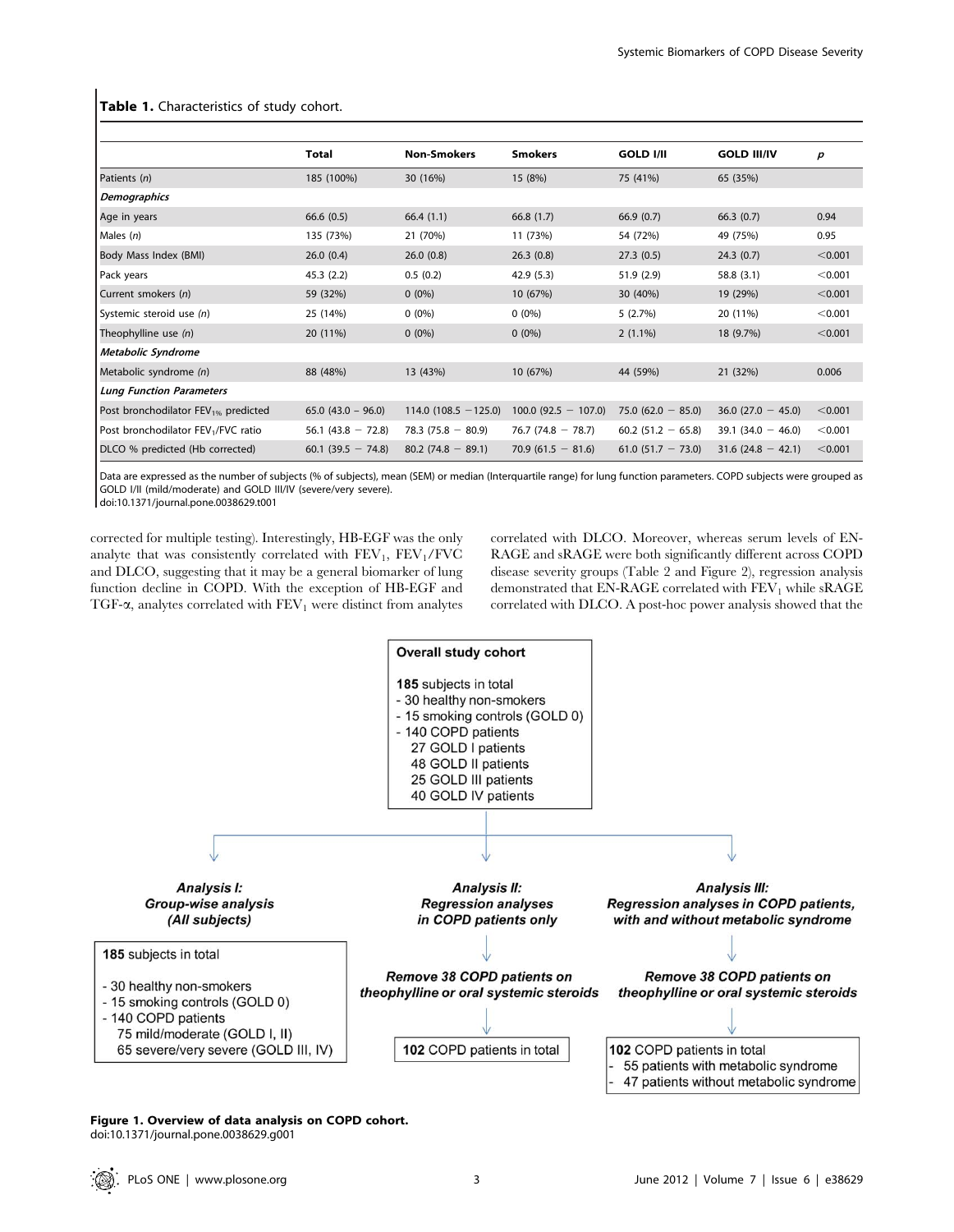Table 2. Protein analyte differences between COPD and control disease severity groups.

| Analyte          | Non-Smokers $(N = 30)$  | Smokers $(N = 15)$      | $GOLD I/II (N = 75)$   | GOLD III/IV (N = 65)    | $P$ (FDR) |
|------------------|-------------------------|-------------------------|------------------------|-------------------------|-----------|
| <b>EN-RAGE</b>   | $13.1 (7.7 - 17.4)$     | $20.0(13.0 - 27.6)$     | $19.5(12.5 - 29.2)$    | $35.5(20.0 - 53.5)$     | 0.001     |
| $TGF - \alpha^*$ | $0.051$ (0.045 - 0.055) | $0.068$ (0.053 - 0.075) | $0.048(0.042 - 0.060)$ | $0.058(0.045 - 0.073)$  | 0.003     |
| sRAGE            | $4.2(3.3 - 5.2)$        | $3.2(2.4 - 5.0)$        | $2.7(1.5 - 3.5)$       | $2.2(1.5 - 3.0)$        | 0.003     |
| Fibrinogen       | $0.37(0.34 - 0.42)$     | $0.46(0.44 - 0.49)$     | $0.43(0.37 - 0.47)$    | $0.46(0.42 - 0.53)$     | 0.004     |
| NGAL*            | $309.2$ (258.6 - 354.2) | $273.7(233.2 - 338.1)$  | $269.0(211.0 - 340.2)$ | $351.5(272.5 - 441.5)$  | 0.005     |
| MPO <sup>*</sup> | $414.5(352.5 - 457.9)$  | $382.0(284.0 - 622.0)$  | $379.0(268.0 - 581.2)$ | 553.0 $(345.0 - 806.0)$ | 0.02      |
| HB-EGF*          | $0.18(0.15 - 0.24)$     | $0.23$ (0.17 - 0.27)    | $0.18(0.12 - 0.24)$    | $0.27(0.17 - 0.32)$     | 0.02      |

Data are expressed as median (interquartile range) in ng/ml for individual analytes, except for Fibrinogen which is in mg/dl.

All analyte data shown are from profiling on the RBM Luminex platform, except for Fibrinogen which was tested at Hospital Grosshansdorf. COPD subjects were grouped as GOLD I/II (mild/moderate) and GOLD III/IV (severe/very severe). ANOVA was used for group-wise comparisons, except for analytes noted with \*, which did not follow a normal distribution and a non-parametric Kruskal Wallis test was used.

doi:10.1371/journal.pone.0038629.t002

sample size of the cohort was sufficiently powered to detect associations with correlation  $>0.35$  with power  $>0.6$  at the  $\alpha$ = 0.0005 level (Table S5). Analytes with stronger associations, such as NGAL with  $FEV_1/FVC$  ratio and HB-EGF and MCP-4 with DLCO, were powered  $>0.8$  at the  $\alpha$  = 0.0005 level.

Since univariate regression identified analytes that were modestly correlated with lung function parameters ( $|r| = 0.3$  to 0.45), we next performed multivariate regression to determine if the correlation with these same endpoints could be improved if a set of analytes were used as predictors instead of individual analytes. Multivariate analysis was performed using least angle regression (LARS) with 5-fold nested cross-validation (CV). The results are summarized in Table 3 with additional details in Table S6 and Methods S1. Notably, the predictor set for DLCO (HB-EGF, MCP-4, Fibrinogen, sRAGE and Sortilin) predicted a substantial percentage of COPD subject variability in the test set with a median value of 21%.

To better understand the functional association of the analytes predictive of  $FEV_1$ ,  $FEV_1/FVC$  and DLCO in regression analyses, we asked if any of these proteins were enriched for common functions or were associated with common cellular pathways. Since proteins involved in similar functions and processes are likely to be correlated, our approach was to cluster the analytes selected in any one CV run from the multivariate analysis by correlation, and determine whether members of these clusters were enriched for association with specific lung function parameters assessed in the regression analyses. A correlation network (Figure 3) was constructed and three predominant clusters of analytes were identified. As expected, analytes in the same cluster were enriched for similar functions. For example, proteins associated with neutrophil function (EN-RAGE, NGAL and MPO) formed one cluster, while markers of systemic inflammation (IL-6, Fibrinogen, CRP) formed another cluster. A third cluster consisted of HB-EGF, TGF-a, platelet-derived growth factor (PDGF) and placental growth factor (PLGF), growth factors implicated in tissue injury and repair. When results from the univariate analysis (Table S5) were overlaid onto the network, we observed that members of the growth factor cluster (HB-EGF and TGF- $\alpha$ ) were significantly correlated with both DLCO and FEV<sub>1</sub> related parameters. In contrast, members of the neutrophil function cluster (EN-RAGE, NGAL, MPO) were uniformly associated with  $FEV_1$ -related parameters but not DLCO. Apart from Fibrinogen, which was a member of the systemic inflammation cluster, analytes correlated with DLCO did not belong to any particular functional cluster, suggesting that whereas decline in  $FEV<sub>1</sub>$  in COPD may be neutrophil associated, changes in DLCO may not be associated with any one specific cellular pathway or mechanism.

# Analysis III: Regression Analysis in COPD Patients with and Without Metabolic Syndrome

Next, we asked if biomarker associations with lung function parameters could be affected by the presence or absence of coexisting metabolic syndrome. To assess this, we first confirmed that COPD subjects with and without metabolic syndrome were well-matched and did not display any significant differences with respect to demographic covariates (Table S7). Analysis was performed on COPD patients not on theophylline and/or oral systemic steroids. COPD patients were subdivided based on the presence  $(n = 55)$  or absence  $(n = 47)$  of metabolic syndrome and univariate analysis was performed on each subpopulation (see Figure 1). MCP-4 was significantly correlated with DLCO in patients with metabolic syndrome, while Fibrinogen and HB-EGF were significantly associated with DLCO in patients without metabolic syndrome (Table 4). NGAL and MPO, both neutrophil associated markers, were also significantly associated with  $FEV<sub>1</sub>/$ FVC ratio in patients without metabolic syndrome. While the  $p$ value for interaction with metabolic syndrome was not significant at the  $p<0.05$  level for any of these analytes, interaction p values for MPO and Fibrinogen were 0.09 and 0.08, respectively (Table 4). Both MPO and Fibrinogen were strongly negatively correlated with increasing  $FEV_1/FVC$  ( $r = -0.61$ ) and DLCO (r  $= -0.52$ ), respectively, in patients without metabolic syndrome (Table 4 and Figure 4), suggesting that neutrophilia and systemic inflammation may be more strongly associated with disease severity in this subgroup of COPD patients. Multivariate analysis was attempted on COPD patients with and without metabolic syndrome, however, the sample size in these subgroups was too small to reliably perform cross-validation.

## **Discussion**

In the present study, we performed a cross-sectional biomarker evaluation of samples from a COPD cohort, with the aim of using multiplex protein profiling to identify systemic biomarker changes associated with measures of disease severity in all COPD patients as a group, as well as in COPD patients with or without metabolic syndrome. Looking at all subjects, we identified 7 proteins with significantly different levels when comparing mild/moderate and severe/very severe COPD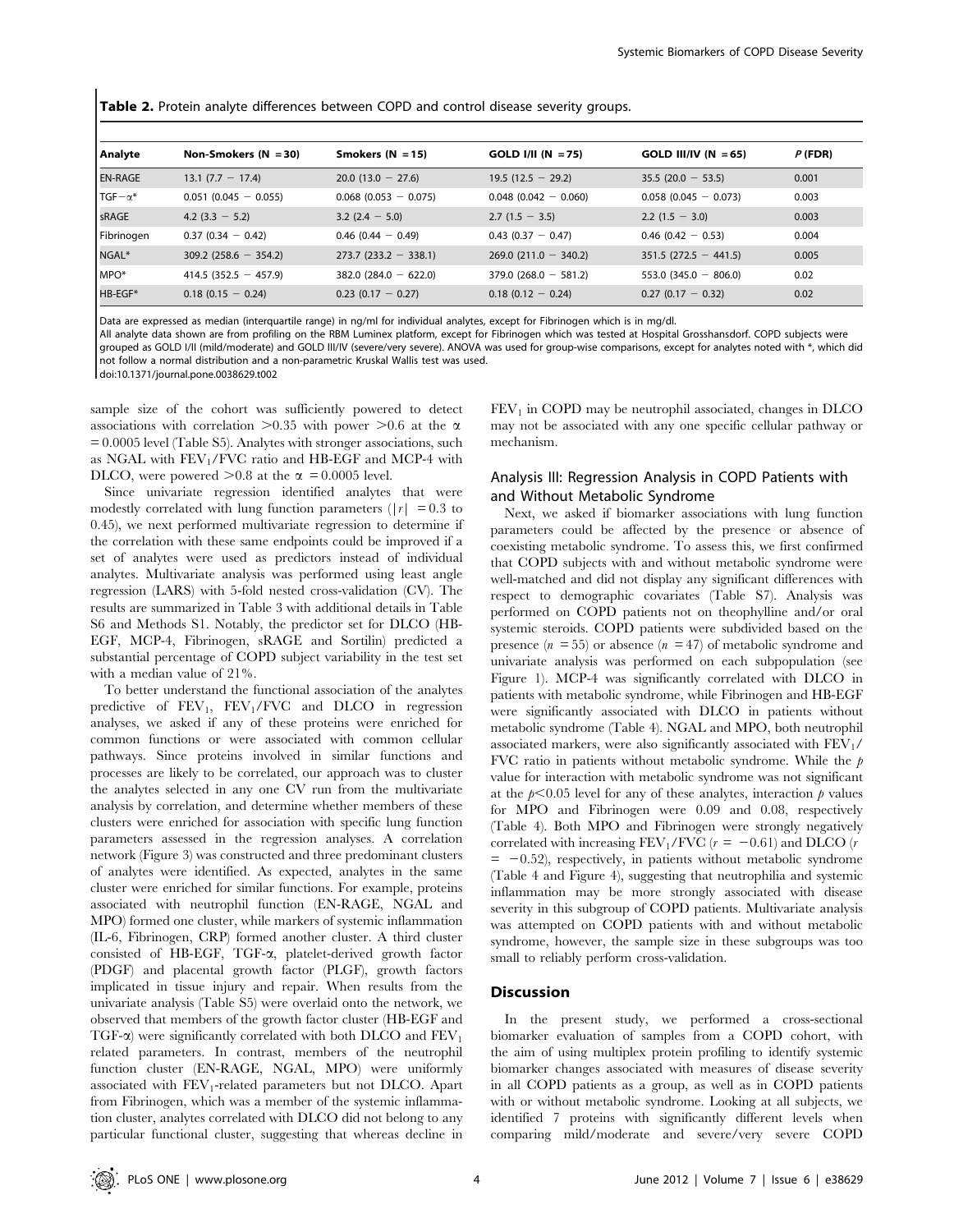

**Figure 2. Increased serum EN-RAGE and decreased serum sRAGE are associated with COPD disease severity.** Log2-transformed levels<br>of EN-RAGE (A, C) and sRAGE (B, D) (ng/ml) for each subject are plotted with box-whisker plot smoking controls (NS), smoking controls (S), GOLD I and II (mild/moderate COPD) and GOLD III and IV (severe/very severe COPD) groups (A, B) and former and current smoker groups (C, D). Whiskers extend to data outside 1.5 times interquartile range. doi:10.1371/journal.pone.0038629.g002

|  |  | Table 3. Multivariate analysis of protein analyte data for COPD subjects. |  |  |  |  |  |  |  |  |
|--|--|---------------------------------------------------------------------------|--|--|--|--|--|--|--|--|
|--|--|---------------------------------------------------------------------------|--|--|--|--|--|--|--|--|

| <b>Lung Function Parameter</b> | <b>Spearman Correlation</b> | <b>Adjusted R</b><br>Squared | <b>Analytes</b>                             |
|--------------------------------|-----------------------------|------------------------------|---------------------------------------------|
| $FEV1%$ predicted              | 0.48                        | 0.03                         | HB-EGF, EN-RAGE, MIP-1 $\beta$              |
| $FEV1/FVC$ ratio               | 0.47                        | 0.14                         | NGAL, HB-EGF, GST- $\alpha$ , MIP-1 $\beta$ |
| DLCO %predicted                | 0.43                        | 0.21                         | HB-EBF, MCP-4, Fibrinogen, sRAGE, Sortilin  |

Spearman correlation and adjusted R squared values were computed using test set samples, in a 5-fold nested cross-validation scheme, averaged over 10 random seeds. R squared values were adjusted for the number of predictor terms in the model.

doi:10.1371/journal.pone.0038629.t003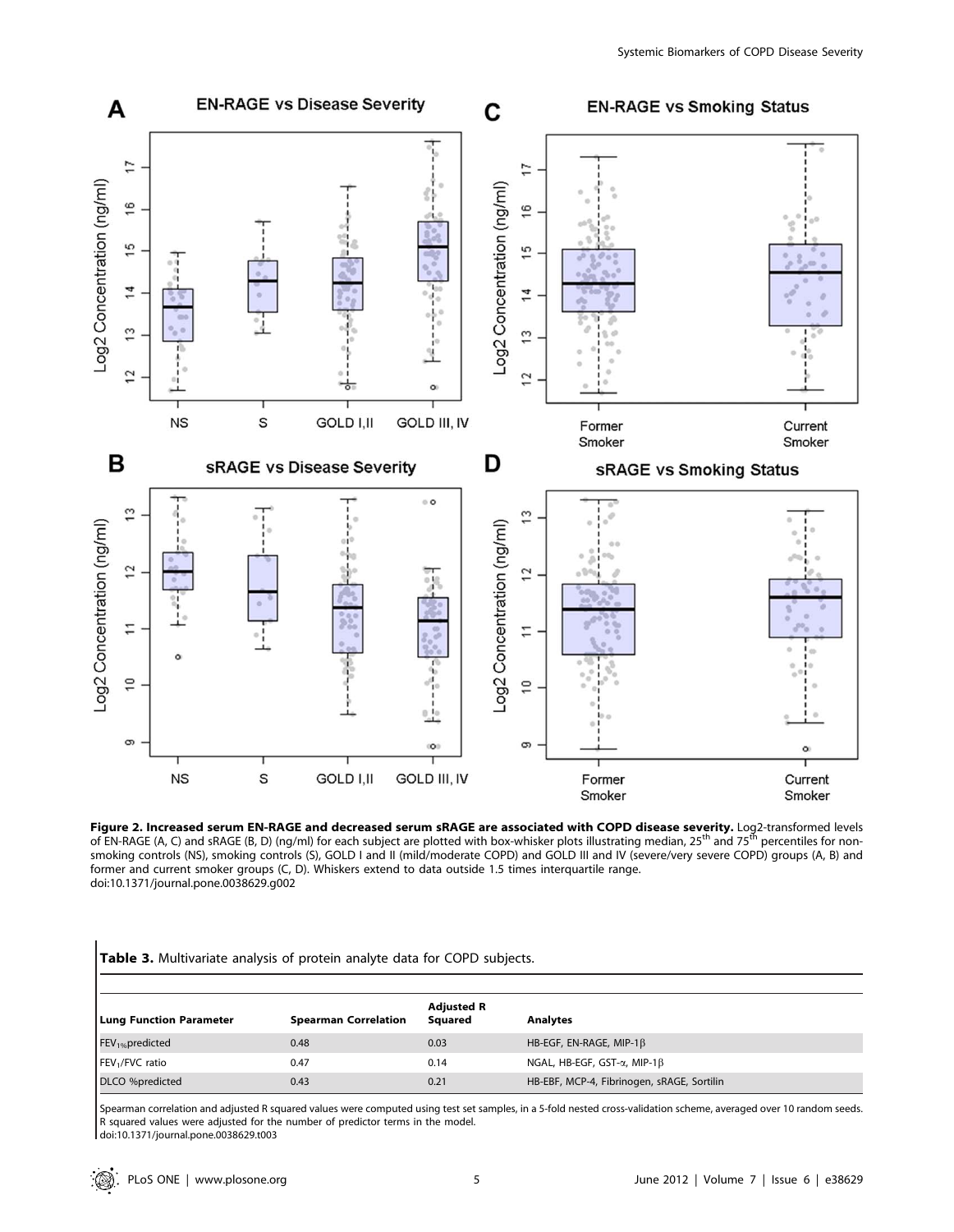

Figure 3. Correlation network illustrating functional co-clustering of analytes associated with FEV<sub>1</sub>, FEV<sub>1</sub>/FVC and DLCO. Analytes are plotted in a network using Cytoscape [83] where nodes represent analytes and edges represent significant correlations ( $r > 0.4$ ,  $p < 0.05$ , corrected for multiple testing). Analytes are colored according to whether they were associated with FEV<sub>1</sub> related parameters (green), DLCO (red) or both DLCO and FEV<sub>1</sub> related parameters (orange) in univariate regression. Node size is proportional to the number of lung function parameters that showed significant association with a given analyte. Clusters of co-expressed analytes with similar function are highlighted by dotted regions in the graph as neutrophil function (orange), systemic inflammation (blue) and growth factor pathways (grey). doi:10.1371/journal.pone.0038629.g003

groups to smoking and non-smoking controls, as well as 12 proteins significantly correlated with at least one of the following lung function parameters in a univariate analysis:  $FEV<sub>1</sub>$ ,  $FEV<sub>1</sub>$ / FVC and DLCO. In particular, using multivariate analysis we identified a 5-analyte predictor set comprised of HB-EGF, MCP-4, Fibrinogen, sRAGE and Sortilin that could explain up to 21% of subject variability in DLCO. When subjects were sub-grouped based on the presence of coexisting metabolic syndrome, we observed that MPO and Fibrinogen were strongly negatively associated with  $FEV<sub>1</sub>/FVC$  and DLCO, respectively, in patients without metabolic syndrome but not in patients with metabolic syndrome.

Our findings are consistent with previous biomarker studies in COPD, and extend these by relating known and novel markers to disease severity. For example, we demonstrated that Fibrinogen levels increase with COPD severity, consistent with its role as a marker of chronic inflammation and association with lung function decline in COPD [28,29,30]. MPO and NGAL, both

Table 4. Univariate regression analysis of protein analytes versus lung function parameters in COPD subjects with and without metabolic syndrome.

|                                            | With Metabolic Syndrome ( $n = 55$ ) |      | Without Metabolic Syndrome ( $n = 47$ ) |       |                 |  |
|--------------------------------------------|--------------------------------------|------|-----------------------------------------|-------|-----------------|--|
| <b>Lung Function Parameter/</b><br>Analyte | Spearman Correlation $p$ (FDR)       |      | Spearman Correlation $p$ (FDR)          |       | Interaction $p$ |  |
| FEV <sub>1</sub> /FVC ratio                |                                      |      |                                         |       |                 |  |
| <b>MPO</b>                                 | $-0.15$                              | 0.96 | $-0.61$                                 | 0.023 | 0.09            |  |
| <b>NGAL</b>                                | $-0.35$                              | 0.25 | $-0.54$                                 | 0.023 | 0.65            |  |
|                                            |                                      |      |                                         |       |                 |  |
| DLCO % predicted                           |                                      |      |                                         |       |                 |  |
| Fibrinogen                                 | $-0.25$                              | 0.47 | $-0.52$                                 | 0.005 | 0.08            |  |
| HB-EGF                                     | $-0.44$                              | 0.13 | $-0.45$                                 | 0.027 | 0.55            |  |
| MCP-4                                      | $-0.52$                              | 0.03 | $-0.28$                                 | 0.342 | 0.29            |  |

Significance (p values) and effect sizes (spearman correlation) are listed for biomarker associations with lung function parameters. Interaction p values indicate significance of differences in biomarker associations with lung function parameters, between metabolic syndrome and non- metabolic syndrome groups. doi:10.1371/journal.pone.0038629.t004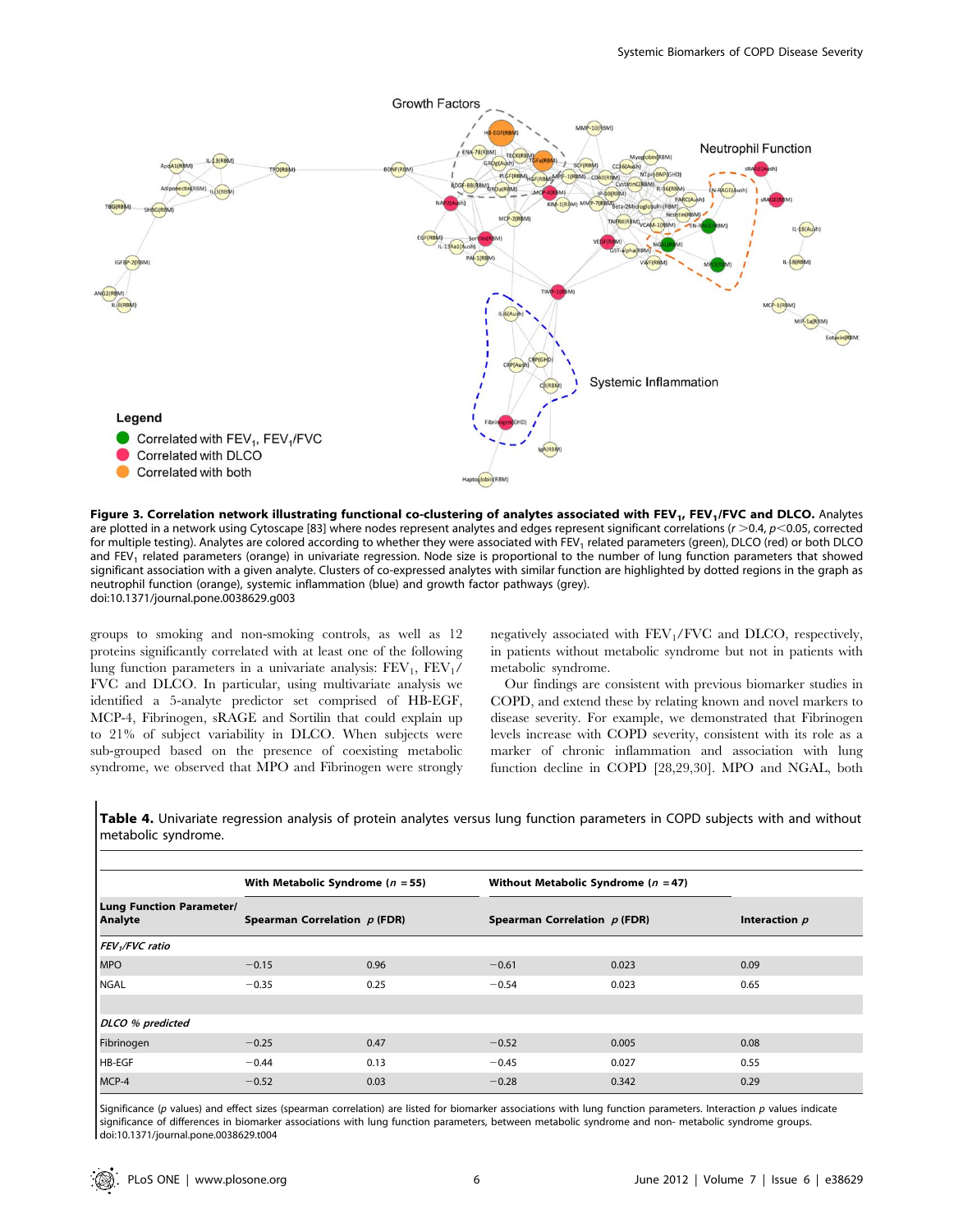

Figure 4. Association of MPO with FEV<sub>1</sub>/FVC and Fibrinogen with DLCO in COPD patients with and without metabolic syndrome. Log2-transformed levels of MPO (A, C) and Fibrinogen (B, D) (ng/ml for MPO and mg/dl for Fibrinogen) are plotted against covariate adjusted values for FEV<sub>1</sub>/FVC and DLCO, respectively in COPD patients with (A, B) and without (C, D) metabolic syndrome (r values indicate spearman correlation, covariates include age, sex, BMI, pack years and smoking status). doi:10.1371/journal.pone.0038629.g004

neutrophil markers [14,15], were increased with COPD disease severity and NGAL was correlated with  $FEV<sub>1</sub>/FVC$  by univariate and multivariate regression, consistent with the role of neutrophils in COPD pathogenesis [31] and recent reports that sputum neutrophilia increases with GOLD stage and is weakly associated with  $FEV<sub>1</sub>$  [32]. Apart from its ability to reflect neutrophil activation, NGAL also functions as an antimicrobial and matrix degrading protein, the latter by binding to and inhibiting the inactivation of MMP-9 [14], suggesting a broader role for this marker in COPD. Indeed, NGAL has been proposed as a biomarker capable of predicting tissue injury in a number of acute and chronic inflammatory conditions such as vascular and renal disease [33].

One of the most striking findings in our study was the dichotomy of EN-RAGE and sRAGE association with COPD disease severity. When COPD patients were compared to smokers and non-smoking controls, EN-RAGE levels were significantly elevated in severe/very severe COPD patients, while sRAGE levels were significantly decreased with increasing disease severity. Univariate and multivariate regression further demonstrated that while EN-RAGE strongly associated with  $FEV<sub>1</sub>$  and  $FEV<sub>1</sub>/FVC$ , sRAGE associated with DLCO, suggesting that these two members of the RAGE signaling pathway are differentially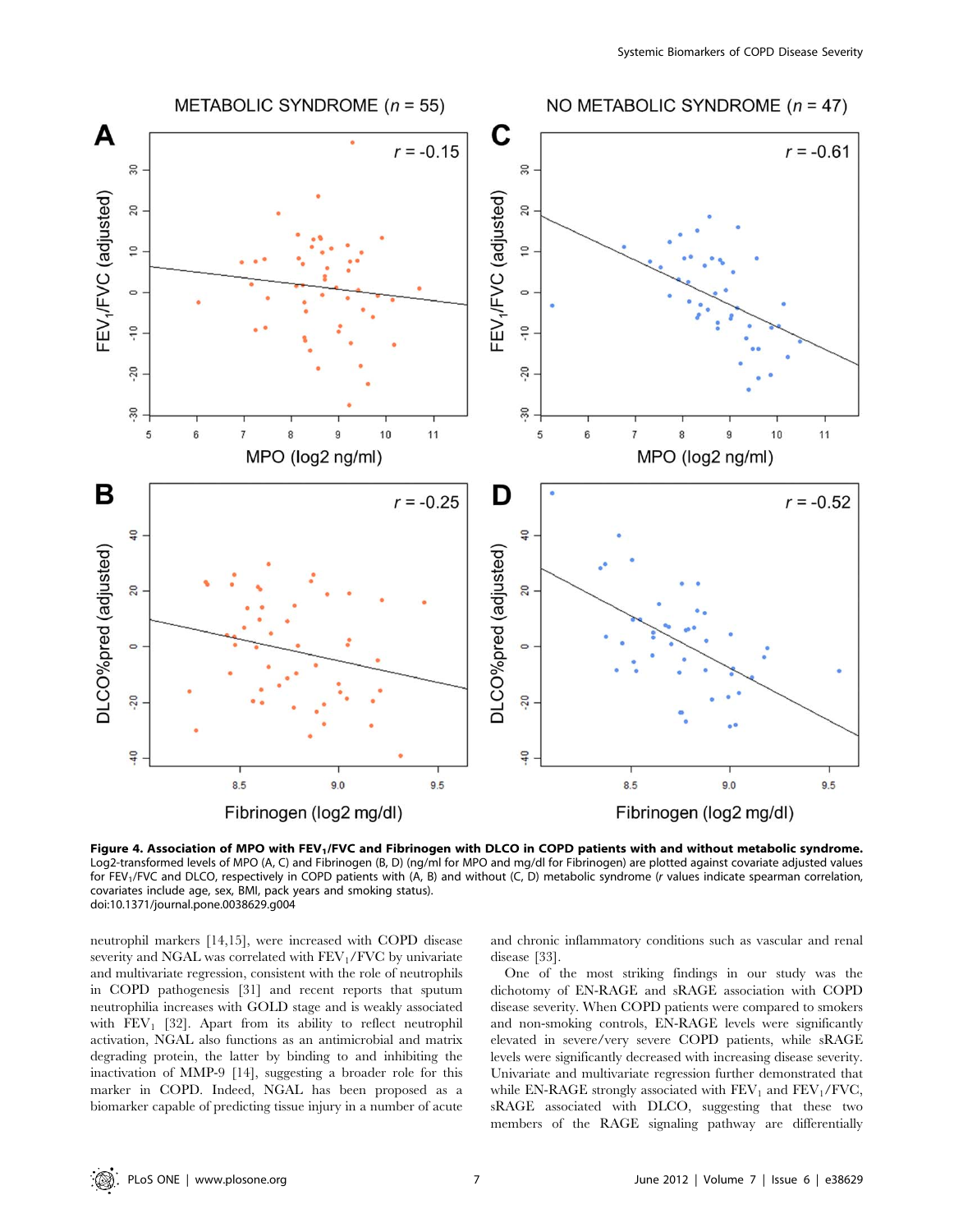associated with measures of lung function decline and progression of lung destruction and emphysema.

RAGE is a multi-ligand receptor for diverse ligands such as advanced glycation end products (AGEs), S100 proteins (including S100A12/EN-RAGE) and high mobility group box 1 (HMGB1), and ligand-mediated activation of RAGE leads to inflammation and tissue injury [34,35,36,37]. EN-RAGE is predominantly expressed by granulocytes and monocytes, and has a broad role in inflammatory responses [38,39,40,41,42,43]. sRAGE is a soluble extracellular decoy receptor for RAGE that protects against inflammation and tissue injury [44,45,46]. In the lung, alveolar type I (AT-I) epithelial cells express high basal levels of RAGE [36] where it has been suggested to play an additional protective role by enhancing the interaction of AT-I cells with the basal lamina to promote effective gas exchange and alveolar stability [47]. In response to inflammation and lung injury [48,49] sRAGE can be released from the alveolar epithelium via MMP-3 and MMP-13 dependent cleavage. RAGE ligands can also induce the expression of MMP-3 and MMP-13 [50]. Our observation of increased EN-RAGE and decreased sRAGE, with increased COPD severity suggests that the loss of sRAGE might be a consequence of alveolar epithelial cell loss due to MMP-induced matrix degradation and emphysematous lung destruction in severe COPD. The positive correlation on regression between decreased sRAGE and decreasing DLCO - a surrogate measure of emphysema - is consistent with this hypothesis. On the other hand, the correlation of increased EN-RAGE with a decline in  $FEV<sub>1</sub>$  likely reflects high levels of underlying systemic inflammation in these patients, consistent with previous associations of CRP, IL-6 and Fibrinogen with COPD disease severity [7,9,29].

These findings support and extend an increasing number of studies demonstrating dysregulation of the RAGE pathway in chronic inflammatory disorders including arthritis, diabetes, and cardiovascular, peripheral vascular and respiratory diseases [35,40,48,51,52,53]. In COPD, HMGB1, AGEs and RAGE have been shown to be overexpressed in the airways of COPD patients [54,55]. Smith et al. [56] also recently showed that plasma sRAGE was reduced in patients with stable COPD and correlated with  $FEV<sub>1</sub>$ . A strong negative association of sRAGE with airway neutrophilia was also recently reported for asthma and COPD [57]. Several large genome-wide association studies also reported that single nucleotide polymorphisms in the AGER gene that codes for RAGE were associated with a reduced  $\text{FEV}_1/\text{FVC}$  ratio indicative of airflow obstruction [58]. Taken together, these findings suggest that activation of the RAGE pathway may represent a nonspecific pathway of sustained inflammation and lung parenchymal tissue injury in COPD.

Another observation from this study was the strong association between HB-EGF and TGF- $\alpha$  with multiple lung function parameters in COPD. HB-EGF was the only analyte significantly associated with  $FEV_1$ ,  $FEV_1/FVC$  and DLCO, suggesting that it may be a general marker of COPD disease severity. To our knowledge this is the first report of increased serum HB-EGF being associated with COPD disease severity. HB-EGF and TGF- $\alpha$  are ligands for the epidermal growth factor receptor (EGFR) that are synthesized as transmembrane precursors and subsequently released by proteolytic cleavage as biologically active mature proteins [59,60]. HB-EGF and TGF-a have been shown to participate in epithelial repair processes and airway remodeling both in vitro and in vivo in models of lung disease [61,62,63,64]. In particular, TGF- $\alpha$  has been associated with altered lung remodeling in human diseases such as chronic bronchopulmonary dysplasia and idiopathic pulmonary fibrosis (IPF) [65,66,67]. Increased protease activity and matrix breakdown during emphysema pathogenesis could increase HB-EGF and TGF-a levels in serum and account for the association of these proteins with lung function decline as measured by  $FEV<sub>1</sub>$  and DLCO. EGFR and its ligands are normally weakly expressed in healthy airway epithelium but are upregulated in bronchial tissue of COPD patients by exposure to oxidative stress [68]. EGFR pathway activation can also be induced by exposure to oxidative stress, activated neutrophil supernatant or cigarette smoke [69,70]. In turn, EGFR pathway activation can induce mucin production in airway epithelial cells and contribute to the mucus hyperproduction phenotype seen in COPD [69,71]. These findings suggest a role for neutrophils in EGFR pathway activation that could explain the association of TGF-a and HB-EGF with disease severity and  $FEV<sub>1</sub>$  in the current study. These findings also support the emerging idea that targeting lung repair mechanisms may be an approach for therapeutic intervention in COPD [72].

Comparing the results of the group-wise and regression analyses (i.e. analysis I and II), it is interesting that while both analyses identified similar analytes, the overlap between identified analytes was not 100%. This could be due to a number of reasons. First, subjects were divided into discrete groups in analysis I based on GOLD stage, which used specified cutoffs primarily based on  $FEV<sub>1</sub>$ , whereas in analysis II,  $FEV<sub>1</sub>$  was used as a continuous variable for univariate regression with biomarker levels. Second, the power of group-wise tests (ANOVA or Kruskal-Wallis) to detect significant differences is sensitive to the number of samples in each group, whereas significance in univariate regression is dependent on the total number of samples. Third, only COPD patients were considered in univariate regression, whereas COPD patients were compared against non-COPD subjects in the groupwise analysis. Despite these differences, both methods identified analytes associated with epithelial repair (HB-EGF and TGF-a) and neutrophil function (EN-RAGE, MPO and NGAL) as significant, the latter being consistent with the hypothesis that neutrophil levels are strongly associated with the development of COPD, increasing COPD severity and  $FEV<sub>1</sub>$  decline.

Using multivariate methods, we identified HB-EGF, MCP-4, Fibrinogen, sRAGE and Sortilin as a 5 analyte predictor set that could predict approximately 20% of test set patient variability in DLCO (adjusted R squared). This is significant given that few surrogate markers of DLCO have been reported in the COPD literature to date, and also because this evaluation of predictability was obtained on the test set in a cross-validation framework. These markers are associated with processes such as epithelial injury (sRAGE) and tissue repair (HB-EGF), consistent with the concept that DLCO is a surrogate marker of emphysema severity. Interestingly, markers of neutrophil function (i.e. NGAL and  $EN-RAGE$ ) were associated with  $FEV_1$ -related parameters but not DLCO.

Metabolic syndrome has been observed to be a frequent comorbidity in patients with COPD [73]. Patients with metabolic syndrome often present with higher levels of systemic inflammatory markers such as CRP, TNF- $\alpha$ , Fibrinogen and IL-6 [74], and these markers are also increased in the blood of COPD patients [7,10]. In a prior study in our patient cohort [21], Watz et al. reported that the presence of metabolic syndrome was an independent predictor of IL-6 and hsCRP levels in COPD patients, with the levels of these markers displaying the same increasing trend with disease severity in COPD patients with and without metabolic syndrome, but being consistently higher in patients with coexisting metabolic syndrome. In the current study, CRP and IL-6 levels measured three years later in the same cohort were also higher in patients with metabolic syndrome but did not pass cutoffs for statistical significance  $(p<0.08$  for CRP and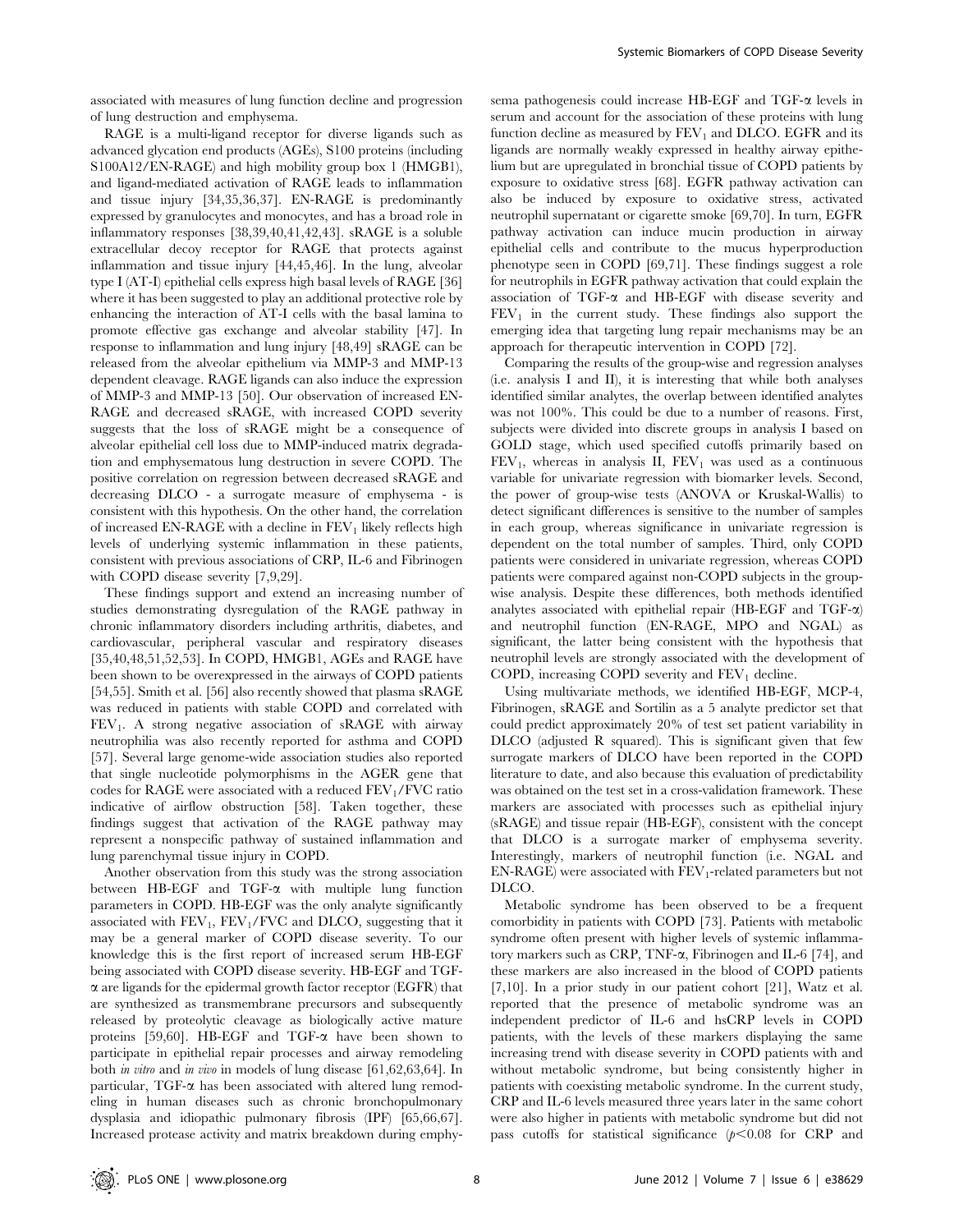$p<0.13$  for IL-6). Nonetheless, these findings suggest that COPD patients with metabolic syndrome face an added systemic inflammatory burden compared to COPD patients without metabolic syndrome, which could predispose them to worsened health outcomes and other comorbid diseases [23].

The independent contribution of metabolic syndrome to the increase in systemic levels of inflammatory markers may present an additional complication for biomarker studies. In our study, Fibrinogen and MPO displayed different associations with lung function parameters in COPD patients with and without coexisting metabolic syndrome, with Fibrinogen and MPO levels being significantly negatively correlated with DLCO and  $FEV<sub>1</sub>$ , respectively, only in patients without metabolic syndrome. Interestingly, both Fibrinogen and MPO were associated with  $D<sub>LO</sub>$  and  $FEV<sub>1</sub>$  when all patients were considered regardless of metabolic syndrome, suggesting that in the general population these associations may be driven by stronger associations within the non-metabolic syndrome subpopulation. Based on these findings, it may be useful to consider the presence of metabolic syndrome in future biomarker studies investigating the underlying molecular processes driving COPD pathogenesis.

There are a number of limitations to the current study that should be considered. This study was performed as a crosssectional evaluation and therefore the associations of biomarkers with lung function parameters are correlative and not predictive. Furthermore, sample sizes across disease severity groups were unbalanced which affected the power to detect associations with modest effect size. Despite these limitations, we were able to distinguish significant associations of known and novel systemic biomarkers with multiple lung function parameters. This was likely facilitated by the fact that our subjects were recruited from a single center. Independent confirmation in larger cohorts across multiple centers, or longitudinal sampling studies will be needed to validate the novelty of biomarker associations identified in the current study. Nevertheless, our observations support the idea that distinct biological processes such as systemic inflammation, neutrophil activation and epithelial tissue injury/repair are associated with COPD disease severity. These pathways may therefore be linked to COPD pathophysiology and have the potential for identification of novel targets and biomarkers to address the unmet medical needs in these patients.

## Materials and Methods

## Ethics Statement

This study was performed in conformity with requirements approved by the institutional review board of Hoffmann-La Roche Inc. This study was approved by the local ethics committee of Schleswig-Holstein and all participants gave written informed consent.

## Subjects in Overall Study Cohort

Subjects in this study were recruited as part of an ongoing prospective observational study at the Pulmonary Research Institute at Hospital Grosshansdorf, Germany to examine the role of extrapulmonary effects of COPD including systemic inflammation and metabolic syndrome on disease severity and disease progression [21,22,24,25,26,27]. The present study is a crosssectional analysis of the follow up visit with this COPD cohort in 2008/2009, and comprises 30 healthy non-smokers, 15 smoking controls with chronic bronchitis (GOLD 0 in former GOLD classification scheme), and 140 patients with stable COPD (GOLD stage I-IV). Cross-sectional analyses of the baseline visit and survival analysis have been published previously [21,22,24,25].

## Clinical Characteristics

Post-bronchodilator spirometry (performed 15 minutes after administration of 400 µg salbutamol) and DLCO were measured according to current guidelines using established reference values [75,76,77,78]. The metabolic syndrome was assessed according to the criteria of the International Diabetes Federation as follows: central obesity (waist circumference  $\geq 94$  cm for men and  $\geq 80$  cm for women) plus any two of the following four factors: 1) triglycerides  $\geq 150$  mg/dL or specific treatment for this lipid abnormality; 2) high-density lipoprotein cholesterol  $\leq 40$  mg/dL in males and  $\leq$ 50 mg/dL in females, or specific treatment for this lipid abnormality; 3) systolic blood pressure  $\geq$ 130 mmHg or diastolic blood pressure  $\geq 85$  mmHg, or treatment of previously diagnosed hypertension; 4) fasting plasma glucose  $\geq$  100 mg/dL or previously diagnosed type 2 diabetes [79].

## Sample Collection and Analysis

Serum and plasma were collected at the time of the study visit at Hospital Grosshansdorf. Blood was collected separately into Sarstedt monovette syringes (Sarstedt Inc., Newton, NC) containing aluminum silica as the coagulant for serum collection, or citrate as the anti-coagulant for plasma collection. For serum collection, blood was allowed to stand at room temperature for 30 min and then centrifuged at  $4^{\circ}$ C for 10 minutes at 3000 rpm. Serum was removed, aliquoted and stored at  $-20^{\circ}$ C within 1 hour of blood sampling. Plasma samples were used for the measurement of Fibrinogen levels according to the modified method of Clauss [80]. Serum levels of 142 protein analytes were measured using two multiplex platforms: Luminex multi-analyte profiling at Rules Based Medicine (RBM, Austin, TX) and Searchlight at Aushon Biosystems (Bellerica, MA). The RBM panel comprised 126 proteins and the Aushon Searchlight panel comprised 27 proteins. The analytes run on the Aushon platform were selected to complement the RBM panel and included analytes for which assays were not available with RBM (e.g. CC-16). Eleven analytes were evaluated on both platforms (CRP, NT-Pro-BNP, sRAGE, EN-RAGE, IL-6, sIL-6R, IL-10, IL-13, IL-18, PARC, Thrombopoietin), however, in these cases, only data from RBM was used in the biomarker analysis. Table S1 lists all 142 analytes tested and the associated multiplex platform.

#### Analysis I: Group-wise Comparisons Using all Subjects

The goal of this analysis was to determine if biomarker levels differed across non-smoking control, smoking control, mild/ moderate COPD (GOLD I, II) and severe/very severe COPD (GOLD III, IV) subject groups. Subject inclusion/exclusion criteria: All 185 subjects were included in this analysis. Subject numbers in each group are as follows: non-smoking controls (n  $= 30$ , smoking controls with chronic bronchitis ( $n = 15$ ), mild/ moderate COPD (GOLD I/II,  $n = 75$ ), severe/very severe COPD (GOLD III/IV,  $n = 65$ ). Biomarker inclusion/exclusion criteria: Of the original set of 142 analytes that were measured (see Table S1), 113 were considered for analysis, while 14 analytes were eliminated due to too many missing values (missing in  $>80\%$  of all subjects) and 15 analytes were eliminated that had fewer than 10 subjects in each group with valid values. Full details of the groupwise analysis can be found in Figure S1.

Statistical analysis: The fraction of missing data samples was compared across disease severity groups to identify non-random trends in missing data distribution (Table S8). IL-6, Eotaxin-3 and IL-1Ra showed non-random distributions. For example, IL-6 levels were below the limit of detection for most non-smoking control subjects, while IL-6 was present at detectable levels in smoking, mild/moderate and severe/very severe COPD subjects.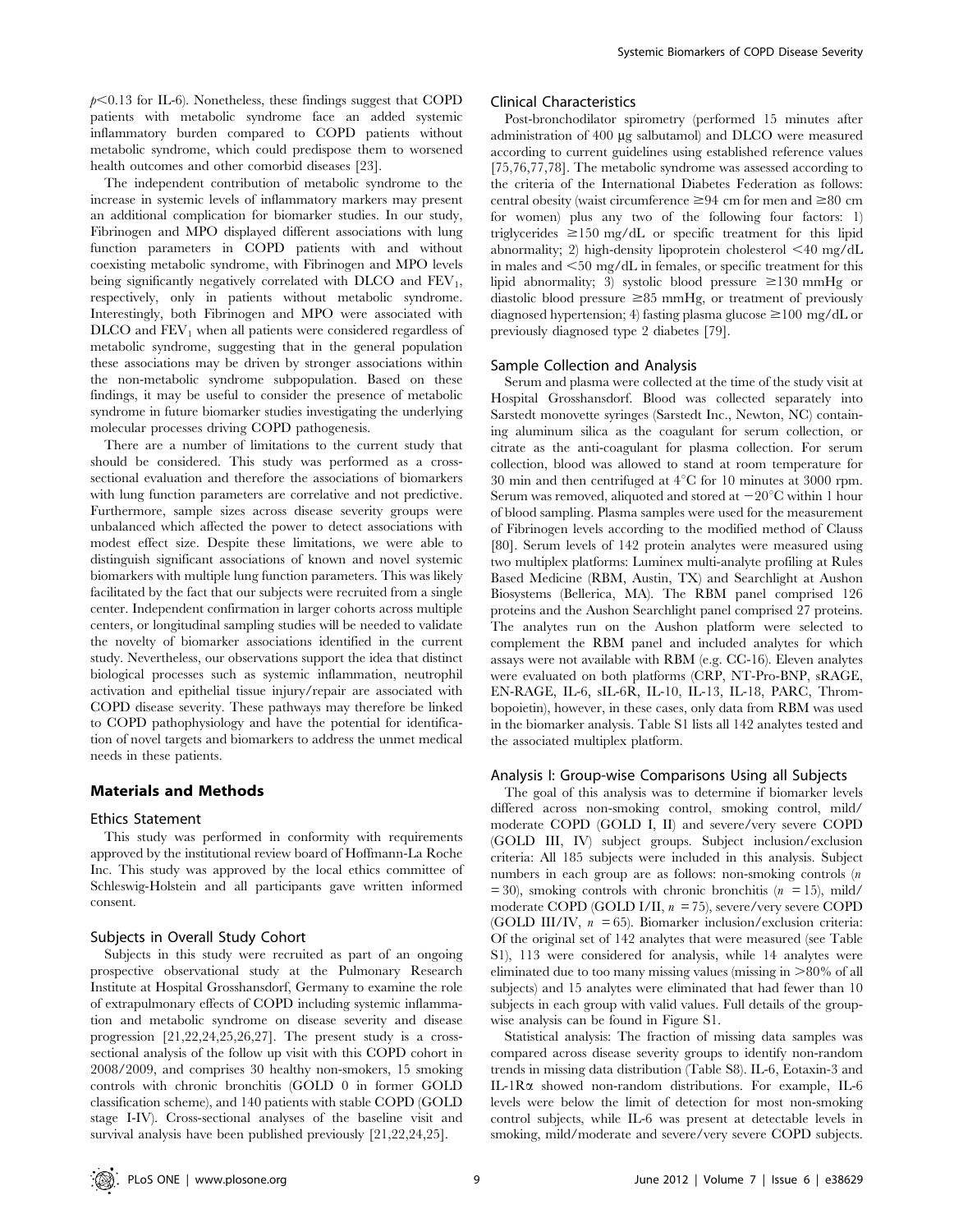Log transformation improved normality for most analytes, however, following log transformation the distributions for 74 of the 113 analytes remained insufficiently normal for application of parametric methods. A non-parametric test (Kruskal-Wallis) was used for these 74 analytes, while ANOVA was used for the 39 normally-distributed analytes. Protein analyte levels were adjusted for age, sex, BMI, pack years and current smoking status. Analytes with  $p<0.05$  (FDR corrected for multiple testing) were considered significant. Table S1 lists all 142 analytes, whether they were normally distributed, the number of missing values, the type of test performed, and whether a significant association was discovered. R (version 2.13.2) was used for analysis. G\*Power 3.1 was used for power analysis [81,82].

## Analysis II: Regression Analyses in COPD Patients Only

The goal of this analysis was to identify systemic biomarkers associated with lung function parameters within COPD patients only. Subject inclusion/exclusion criteria: Of the 140 COPD patients in this cohort, 38 patients on theophylline and/or oral systemic steroids were removed to avoid potential confounding effects of pre-medication. Analysis was thus performed on the 102 remaining COPD patients. Biomarker inclusion/exclusion criteria: The same set of 113 analytes evaluated in Analysis I was used for regression analysis.

Statistical analysis: In univariate regression, protein analytes significantly associated with lung function parameters were identified by ANCOVA with lung function parameter and serum/plasma concentration level as dependent and independent variables. Age, gender, body mass index (BMI), pack years and smoking status were included in the model as covariates. Lung function parameters tested were post-bronchodilation  $FEV_{1%}$ predicted (FEV<sub>1</sub>), post-bronchodilation FEV<sub>1</sub>/FVC ratio (FEV<sub>1</sub>/ FVC) and DLCO %predicted (Hb-corrected). Analytes were considered significantly correlated if the absolute value of the Spearman correlation coefficient  $>0.3$  and  $p<0.05$ , FDR corrected for multiple testing. Multivariate analysis was also performed to identify a set of analytes that when tested in combination, could explain a significant percentage of the variability of lung function parameter measures across COPD subjects. A least angle regression (LARS) procedure and five-fold, stratified, nested cross-validation (CV) was used to assess the predictive performance of the resulting LARS model (details in Methods S1). Analytes selected in  $>50\%$  CV runs were used as a final multivariate predictor set for each lung function parameter. R (version 2.13.2) was used for analysis. G\*Power 3.1 was used for power analysis [81,82]. For the correlation network analysis, a network was constructed using Cytoscape [83] where an edge linking a pair of nodes represented analytes with a pairwise  $correlation >0.4$ . Analytes were colored green, red or orange if they were significantly correlated with  $FEV<sub>1</sub>$  related parameters (FEV1%predicted, FEV1/FVC), DLCO or both, respectively. Node sizes in the network were proportionate to the number of lung function parameters that showed significance for any given analyte.

# Analysis III: Regression Analyses in COPD Patients with and without Metabolic Syndrome

The goal of this analysis was to determine if the biomarker associations with lung function parameters differed between COPD patients with and without metabolic syndrome. Subject inclusion/exclusion criteria: Similar to analysis II, analysis III was performed on 102 COPD patients not taking theophylline and/or oral systemic steroids. This population was divided into 2 subpopulations: 55 COPD patients with metabolic syndrome

and 47 patients without metabolic syndrome. Biomarker inclusion/exclusion criteria: The same set of 113 analytes used in Analysis II was used for this analysis. Statistical analysis: The same univariate regression methods as Analysis II were used to assess biomarker associations with lung function parameters in the metabolic syndrome and non-metabolic syndrome subpopulations.

## Supporting Information

Figure S1 Analysis workflow for analysis I: group-wise comparisons.

(TIFF)

Table S1 Full table listing number of missing values, median (IQR) in each group, test employed (parametric vs. non-parametric) and group-wise comparison significance for all 142 analytes. (XLS)

Table S2 Post-hoc pairwise comparisons for protein analytes with significant differences across disease severity groups. Analytes shown above had significant p values  $(p<0.05)$  using ANOVA or Kruskal-Wallis (\*) test in group-wise comparison after correction for multiple testing with FDR (Table 2). Pairwise comparisons were computed using Tukey HSD test. NS: Non-smoking controls, S: Smoking controls, GOLD I/II: mild/moderate COPD, GOLD III/IV: severe/very severe COPD. Fold changes highlighted in bold represent pairwise comparisons driving significance in overall group comparison. (DOC)

Table S3 Post-hoc pairwise comparisons for protein analytes with significant differences across FEV1 quartile groups. Analytes shown above had significant p value  $(p<0.05)$  using ANOVA or Kruskal-Wallis (\*) test after correction for multiple testing with FDR. Pairwise comparisons were computed using Tukey HSD test. Subjects were grouped by FEV1 quartile: 1st: 0-25%, 2nd: 25-50%,3rd: 50-75%, 4th: 75-100%.

Table S4 Post-hoc power analysis for analysis I: groupwise comparisons. Analyte values were adjusted for age, gender, BMI, pack years and current smoking status. NS: Nonsmoking controls, S: Smoking controls, GOLD I/II: mild/ moderate COPD, GOLD III/IV: severe/very severe COPD. Power was calculated for two cases: i) significance at the  $p<0.05$ level without multiple testing correction, and ii) significance at the  $p<0.05$ , correcting for multiple testing using the Bonferroni method with 100 analytes. Analysis was performed assuming a one-way ANOVA model. Bold values indicate analytes with power  $>0.6$  at the  $\alpha$  = 0.0005 level.

(DOC)

Table S5 Univariate regression and post-hoc power analysis of protein analytes versus lung function parameters. Power was calculated for two cases: i) significance at the  $p<0.05$  level without multiple testing correction, and ii) significance at the  $p<0.05$ , correcting for multiple testing using the Bonferroni method with 100 analytes. Bold values indicate analytes with power  $>0.6$  at the  $\alpha$  = 0.0005 level. (DOC)

Table S6 Multivariate analysis of protein analyte data for COPD subjects. All analytes, unless indicated otherwise, were profiled using the RBM Luminex platform. \*Profiled using the Aushon Searchlight platform; \*\*Profiled at Hospital Grosshansdorf. Abbreviations in addition to those in text of manuscript:

<sup>(</sup>DOC)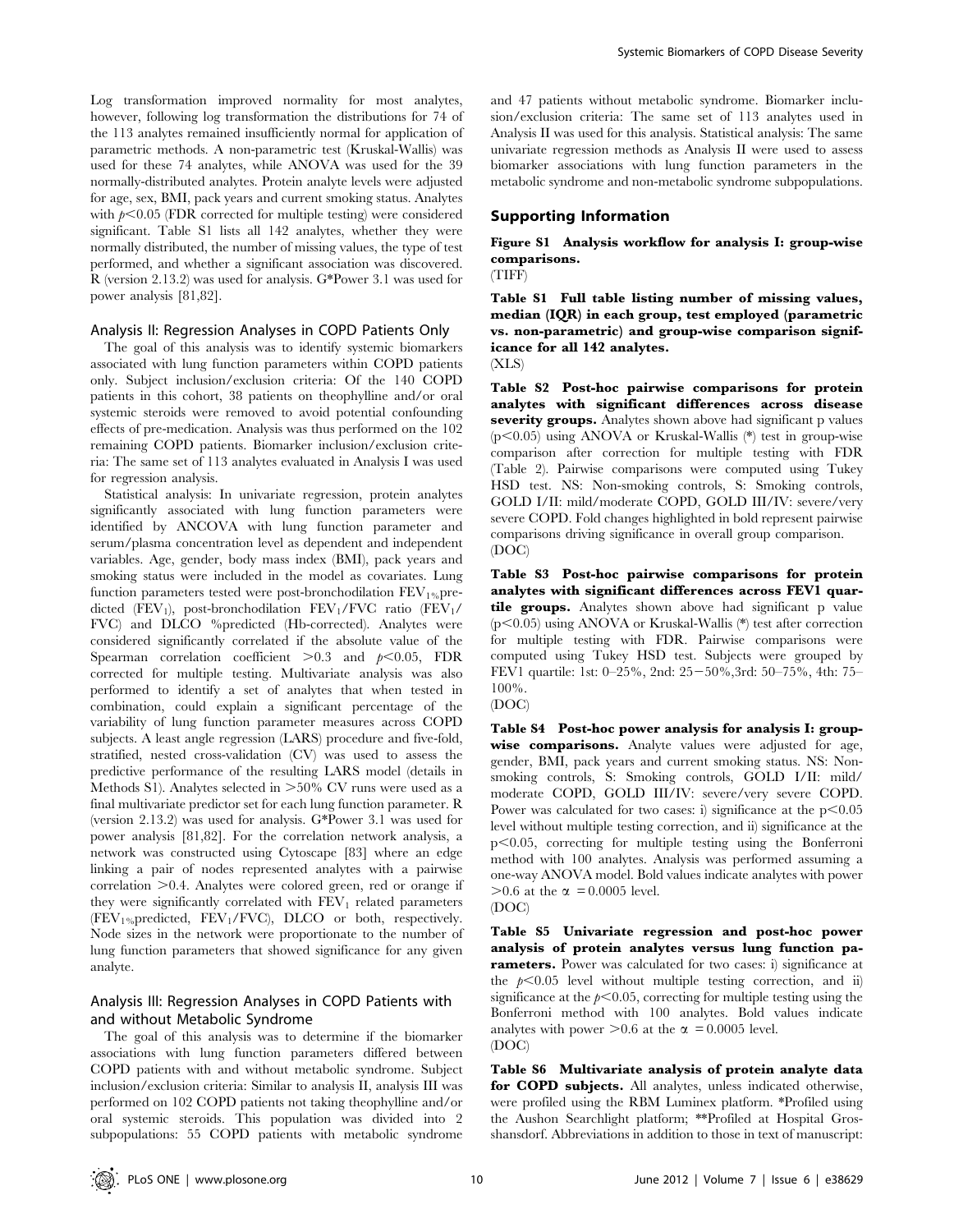MIP-1b: macrophage inflammatory protein1 beta; PAP: Prostatic acid phosphatase; GST-a: glutathione S-transferase alpha; ENA-78: epithelial neutrophil-activating peptide-78. The numbers in parentheses indicate the frequency with which this particular analyte was selected in the cross-validation runs of the multivariate analysis. The analytes highlighted in bold are those selected in  $>50\%$  of the CV runs and represent the analytes used as a final multivariate predictor set for the particular lung function parameter.

(DOC)

Table S7 Demographics for COPD subjects with and without metabolic syndrome. Data are expressed as the number of subjects (% of subjects), mean (SEM) or median (Interquartile range) for lung function parameters (DOC)

Table S8 Distribution of samples with missing data values across disease severity groups. Data are reported as

## References

- 1. Nussbaumer-Ochsner Y, Rabe KF (2011) Systemic manifestations of COPD. Chest 139: 165–173.
- 2. Rabe KF, Hurd S, Anzueto A, Barnes PJ, Buist SA, et al. (2007) Global strategy for the diagnosis, management, and prevention of chronic obstructive pulmonary disease: GOLD executive summary. Am J Respir Crit Care Med 176: 532–555.
- 3. Barnes PJ, Hansel TT (2004) Prospects for new drugs for chronic obstructive pulmonary disease. Lancet 364: 985–996.
- 4. Vestbo J, Rennard S (2010) Chronic obstructive pulmonary disease biomarker(s) for disease activity needed–urgently. Am J Respir Crit Care Med 182: 863–864.
- 5. Han MK, Agusti A, Calverley PM, Celli BR, Criner G, et al. (2010) Chronic obstructive pulmonary disease phenotypes: the future of COPD. Am J Respir Crit Care Med 182: 598–604.
- 6. Woodruff PG (2011) Novel outcomes and end points: biomarkers in chronic obstructive pulmonary disease clinical trials. Proc Am Thorac Soc 8: 350–355.
- 7. Pinto-Plata VM, Mullerova H, Toso JF, Feudjo-Tepie M, Soriano JB, et al. (2006) C-reactive protein in patients with COPD, control smokers and nonsmokers. Thorax 61: 23–28.
- 8. Pinto-Plata V, Toso J, Lee K, Park D, Bilello J, et al. (2007) Profiling serum biomarkers in patients with COPD: associations with clinical parameters. Thorax 62: 595–601.
- 9. Yanbaeva DG, Dentener MA, Spruit MA, Houwing-Duistermaat JJ, Kotz D, et al. (2009) IL6 and CRP haplotypes are associated with COPD risk and systemic inflammation: a case-control study. BMC Med Genet 10: 23.
- 10. Gan WQ, Man SF, Senthilselvan A, Sin DD (2004) Association between chronic obstructive pulmonary disease and systemic inflammation: a systematic review and a meta-analysis. Thorax 59: 574–580.
- 11. Hurst JR, Donaldson GC, Perera WR, Wilkinson TM, Bilello JA, et al. (2006) Use of plasma biomarkers at exacerbation of chronic obstructive pulmonary disease. Am J Respir Crit Care Med 174: 867–874.
- 12. Dickens JA, Miller BE, Edwards LD, Silverman EK, Lomas DA, et al. (2011) COPD association and repeatability of blood biomarkers in the ECLIPSE cohort. Respir Res 12: 146.
- 13. Eagan TM, Ueland T, Wagner PD, Hardie JA, Mollnes TE, et al. (2010) Systemic inflammatory markers in COPD: results from the Bergen COPD Cohort Study. Eur Respir J 35: 540–548.
- 14. Eagan TM, Damas JK, Ueland T, Voll-Aanerud M, Mollnes TE, et al. (2010) Neutrophil gelatinase-associated lipocalin: a biomarker in COPD. Chest 138: 888–895.
- 15. Aaron SD, Vandemheen KL, Ramsay T, Zhang C, Avnur Z, et al. (2010) Multi analyte profiling and variability of inflammatory markers in blood and induced sputum in patients with stable COPD. Respir Res 11: 41.
- 16. Bernard A, Marchandise FX, Depelchin S, Lauwerys R, Sibille Y (1992) Clara cell protein in serum and bronchoalveolar lavage. Eur Respir J 5: 1231–1238.
- 17. Shijubo N, Itoh Y, Yamaguchi T, Shibuya Y, Morita Y, et al. (1997) Serum and BAL Clara cell 10 kDa protein (CC10) levels and CC10-positive bronchiolar cells are decreased in smokers. Eur Respir J 10: 1108–1114.
- 18. Braido F, Riccio AM, Guerra L, Gamalero C, Zolezzi A, et al. (2007) Clara cell 16 protein in COPD sputum: a marker of small airways damage? Respir Med 101: 2119–2124.
- 19. Lomas DA, Silverman EK, Edwards LD, Miller BE, Coxson HO, et al. (2008) Evaluation of serum CC-16 as a biomarker for COPD in the ECLIPSE cohort. Thorax 63: 1058–1063.
- 20. Sin DD, Miller BE, Duvoix A, Man SF, Zhang X, et al. (2011) Serum PARC/ CCL-18 concentrations and health outcomes in chronic obstructive pulmonary disease. Am J Respir Crit Care Med 183: 1187–1192.

n (fraction of samples with missing data compared to all samples in disease severity group). C.V indicates coefficient of variation  $=$ standard deviation of missing data fraction/mean missing data fraction across severity groups. NS: Non-smoking controls, S: Smoking controls, GOLD I/II: mild/moderate COPD, GOLD III/IV: severe/very severe COPD.

(DOC)

Methods S1 Details of serum analyte analysis, multivariate model learning and performance evaluation. (DOC)

## Author Contributions

Conceived and designed the experiments: DAC DTC. Performed the experiments: DAC DTC. Analyzed the data: DAC DTC. Contributed reagents/materials/analysis tools: BW SS PR HH GK OH KCM HW JSF SV HB SGP. Wrote the paper: DAC DTC. Co-directed the work: HW JSF HB HM.

- 21. Watz H, Waschki B, Kirsten A, Muller KC, Kretschmar G, et al. (2009) The metabolic syndrome in patients with chronic bronchitis and COPD: frequency and associated consequences for systemic inflammation and physical inactivity. Chest 136: 1039–1046.
- 22. Watz H, Waschki B, Meyer T, Magnussen H (2009) Physical activity in patients with COPD. Eur Respir J 33: 262–272.
- 23. Magnussen H, Watz H (2009) Systemic inflammation in chronic obstructive pulmonary disease and asthma: relation with comorbidities. Proc Am Thorac Soc 6: 648–651.
- 24. Waschki B, Kirsten A, Holz O, Muller KC, Meyer T, et al. (2011) Physical Activity Is the Strongest Predictor of All-Cause Mortality in Patients With COPD: A Prospective Cohort Study. Chest 140: 331–342.
- 25. Watz H, Waschki B, Boehme C, Claussen M, Meyer T, et al. (2008) Extrapulmonary effects of chronic obstructive pulmonary disease on physical activity: a cross-sectional study. Am J Respir Crit Care Med 177: 743–751.
- 26. Watz H, Waschki B, Magnussen H (2010) Emphysema, airflow obstruction, and left ventricular filling. N Engl J Med 362: 1638–1639; author reply 1640–1631.
- 27. Watz H, Waschki B, Meyer T, Kretschmar G, Kirsten A, et al. (2010) Decreasing cardiac chamber sizes and associated heart dysfunction in COPD: role of hyperinflation. Chest 138: 32–38.
- 28. Dahl M, Tybjaerg-Hansen A, Vestbo J, Lange P, Nordestgaard BG (2001) Elevated plasma fibrinogen associated with reduced pulmonary function and increased risk of chronic obstructive pulmonary disease. Am J Respir Crit Care Med 164: 1008–1011.
- 29. Thyagarajan B, Jacobs DR, Apostol GG, Smith LJ, Lewis CE, et al. (2006) Plasma fibrinogen and lung function: the CARDIA Study. Int J Epidemiol 35: 1001–1008.
- 30. Vestbo J, Edwards LD, Scanlon PD, Yates JC, Agusti A, et al. (2011) Changes in forced expiratory volume in 1 second over time in COPD. N Engl J Med 365: 1184–1192.
- 31. Stockley RA, Parr DG, Piitulainen E, Stolk J, Stoel BC, et al. (2010) Therapeutic efficacy of alpha-1 antitrypsin augmentation therapy on the loss of lung tissue: an integrated analysis of 2 randomised clinical trials using computed tomography densitometry. Respir Res 11: 136.
- 32. Singh D, Edwards L, Tal-Singer R, Rennard S (2010) Sputum neutrophils as a biomarker in COPD: findings from the ECLIPSE study. Respir Res 11: 77.
- 33. Cernaro V, Bolignano D, Donato V, Lacquaniti A, Buemi A, et al. (2011) NGAL is a precocious marker of therapeutic response. Curr Pharm Des 17: 844–849.
- 34. Lotze MT, Sparvero LJ, Asafu-Adjei D, Kang R, Tang DL, et al. (2009) RAGE (Receptor for Advanced Glycation Endproducts), RAGE Ligands, and their role in Cancer and Inflammation. Journal of Translational Medicine 7.
- 35. Alexiou P, Chatzopoulou M, Pegklidou K, Demopoulos VJ (2010) RAGE: a multi-ligand receptor unveiling novel insights in health and disease. Curr Med Chem 17: 2232–2252.
- 36. Buckley ST, Ehrhardt C (2010) The receptor for advanced glycation end products (RAGE) and the lung. J Biomed Biotechnol 2010: 917108.
- 37. Morbini P, Villa C, Campo I, Zorzetto M, Inghilleri S, et al. (2006) The receptor for advanced glycation end products and its ligands: a new inflammatory pathway in lung disease? Mod Pathol 19: 1437–1445.
- 38. Yang Z, Yan WX, Cai H, Tedla N, Armishaw C, et al. (2007) S100A12 provokes mast cell activation: a potential amplification pathway in asthma and innate immunity. J Allergy Clin Immunol 119: 106–114.
- 39. Rasheed Z, Akhtar N, Haqqi TM (2011) Advanced glycation end products induce the expression of interleukin-6 and interleukin-8 by receptor for advanced glycation end product-mediated activation of mitogen-activated